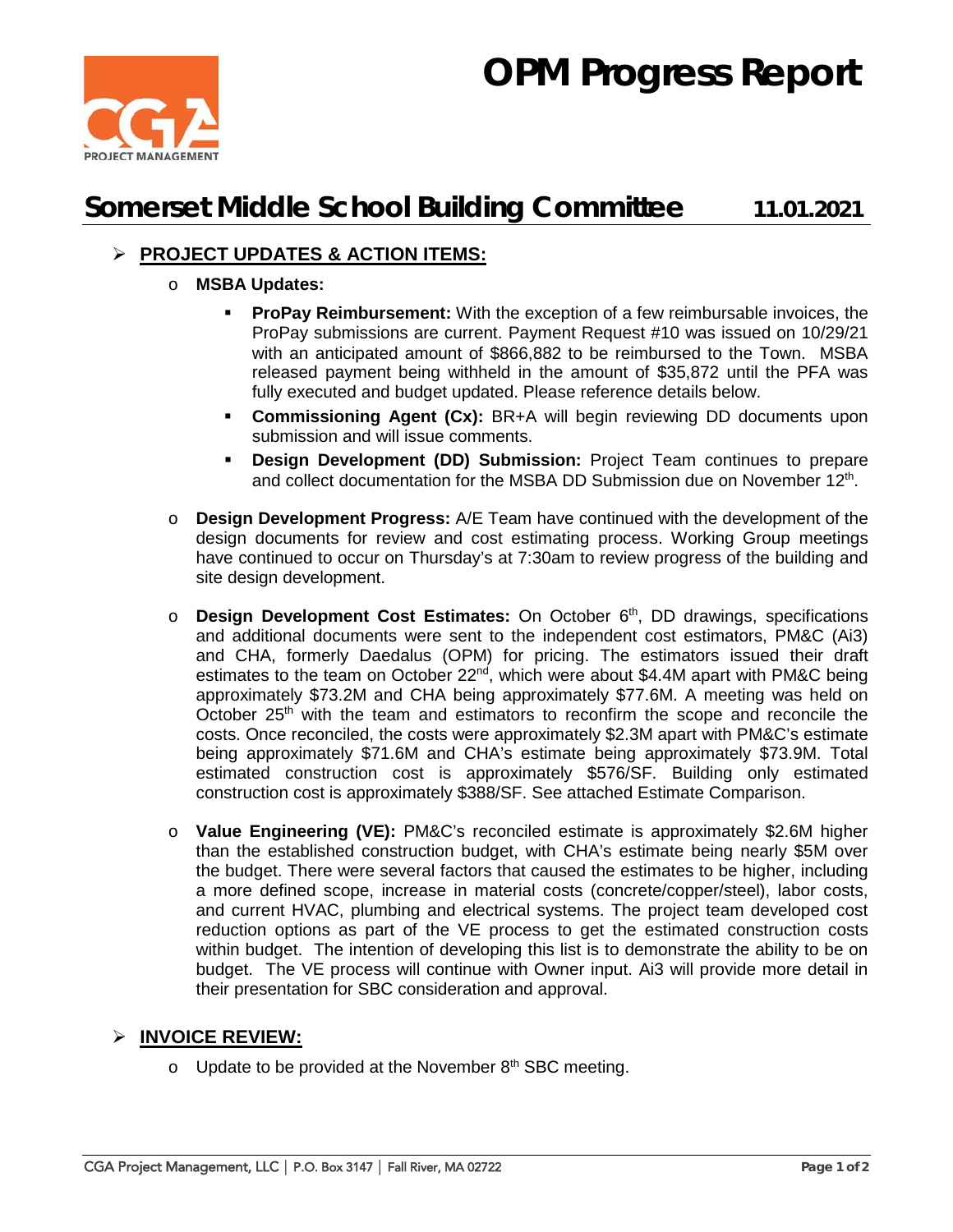# **OPM Progress Report**



### **PROJECT BUDGET REPORT (reference attached Total Project Budget):**

# o **MSBA Payment Request & Reimbursement Status:**

- Total Project Budget:  $$85,020,490$
- **Maximum Total Facilities Grant:** \$ 31,799,754

Number of Payment Requests Issued to Date: **10**

**Total Amount of Payment Requests Issued to Date: \$ 2,159,222**

- 
- **MSBA Payments to Date: \$ 425,340<br>
<b>Example 25.340**<br> **S** 1,407,504 **Current Payment Request Amount: \$**
- 
- MSBA Payment Amount **(Pending)**: **\$ 866,882** Effective Percentage Rate (61.59%) of Reimbursement: **19.70%**

### **ANTICIPATED PROJECT SCHEDULE (***subject to change***):**

- o **MODULE 1: ELIGIBILITY PERIOD (12/13/17 – 12/19/18)**
- o **MODULE 2: FORMING THE PROJECT TEAM: (12/19/18 – 7/15/19)**
- o **MODULE 3: FEASIBILITY STUDY (7/15/19 – 6/24/20)**
- o **MODULE 4: SCHEMATIC DESIGN (6/01/20 – 4/14/21)**
- o **MODULE 5: FUNDING THE PROJECT (4/14/21 – 5/22/2021)**

### o **MODULE 6: DETAILED DESIGN [DD/CD/BID] (6/01/21 – 7/31/22)**

- 10/06/21: DD Documents issued to Cost Estimators
- <sup>1</sup> 10/22/21: DD Estimates Due
- 10/25/21–10/29/21: Cost Estimate Reconciliation & VM review
- **11/01/21: SBC Meeting (Review/approve VM options)**
- **11/08/21: SBC Meeting to approve DD Submission to MSBA**
- **11/12/21: DD Submission to MSBA**
- **02/18/22: 60% CD Submission to MSBA**
- **04/29/22: 90% CD Submission to MSBA**
- 04/29/22-06/03/22: 100% CD Development
- **06/08/22: Construction Bid Documents Available**
- **06/29/22: Filed Sub-Bid Subcontractor Bids Due**
- **07/13/22: General Contractor Bids Due**

### o **MODULE 7: CONSTRUCTION (8/01/22 – 6/30/25)**

- **08/01/22-05/03/24: New School Construction**
- 04/01/24-04/30/24: Punch Inspections/AHJ Inspections
- **05/01/24: Substantial Completion (Building & Associated Site Work)**
- 06/03/24-06/28/24: FF&E and Technology Installations
- 06/24/24-06/28/24: Owner Move from Existing Middle School
- **07/31/24: Final Completion (Building & Associated Site Work)**
- 08/05/24-08/30/24: Owner Move into new Middle School/Initial Training
- **09/03/24: Anticipated First Day of School**
- 07/01/24-10/31/24: Abatement/Demolition of Existing School
- 09/03/24-5/30/25: Develop Athletic Fields and Landscaping
- o **MODULE 8: COMPLETING THE PROJECT (6/30/25 – 6/24/26)**

### **NEXT SBC MEETING DATES: 11/8/21, 12/6/21**